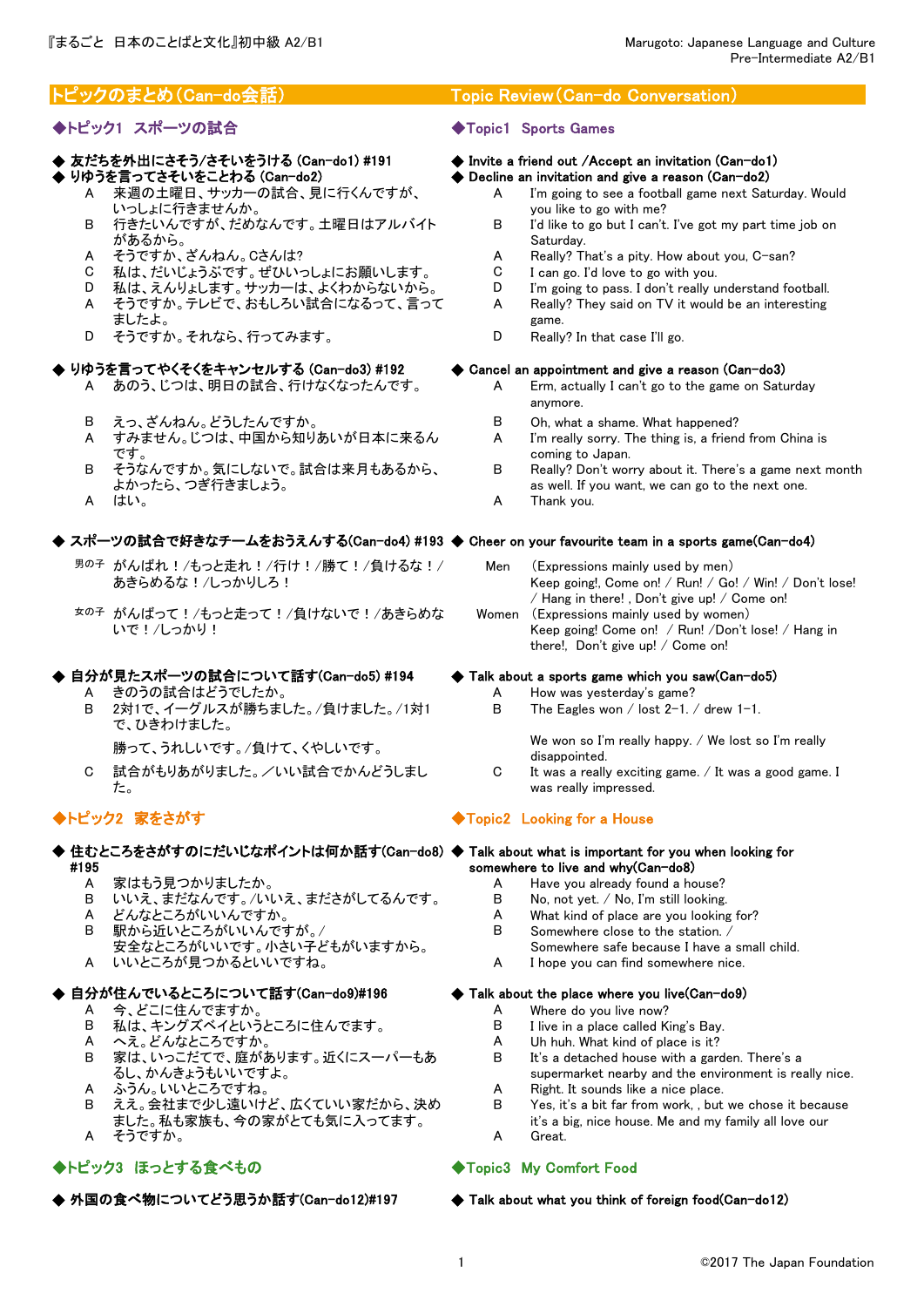- A 日本の食べ物はいかがですか。/どうですか。 A What do you think of Japanese food?<br>B ええ、よく食べてますよ。 B It's good. I often eat it.
- 
- 
- A そうですか。何が好きですか。<br>B そうですね。うどんとか、おすしとか、よく食べます。 B
- A うどんは味がうすくないですか。 A Isn't udon a bit tasteless? B だいじょうぶです。/問題ないです。/はじめはそう思いま
- したが、今はおいしいです。 A それはよかったです。 A That's great.
- 

# ◆ 自分の食生活について話す(Can-do13)#198会話の例 ◆ Talk about your eating habits(Can-do13)

- 
- 
- 
- B 会社の近くのレストランによく行きます。タイ料理が多い です。
- 
- $\mathsf A$  ふーん。  $\qquad \qquad \mathsf A$   $\qquad$   $\mathsf Right$ B でも、夕食はうちで作って食べますよ。やっぱり1日に1回 は、白いご飯とみそしるが食べたくなりますから。<br>そうですか。買い物は?
- 
- A そうですか。買い物は? A Right. Where do you do your shopping?<br>B 和食の材料は、町のデパートに買いに行きます。野菜は B I go to a department store in my town t 和食の材料は、町のデパートに買いに行きます。野菜は 近所の店で買ってます。 健康のために、できるだけ野菜を食べるようにしてるん ですよ。
- A へえ。そうですか。 A I see.

# ◆ 客を家の中にあんないする(Can-do16)#199

- 客 ごめんください。 Guest Hello.
- まの人 よくいらっしゃいました。どうぞおあがりください。 Host Welcome. Come on in.<br>- 客 おじゃまします。 Hotal Sorry to disturb you.
- 
- 
- 
- 客 しつれいします。
- 家の人 どうぞお座りください。/座ってください。足はらくにしてく ださいね。
	-

# ·家族を客に紹介する(Can-do17)#200

- A カールさん、紹介します。うちの母です。今、英語をな らってるんですよ。
- 
- 
- B こちらこそ、いつも山本さんにおせわになって(い)ます。 B Not at all. It's your daughter, Yamamoto-san, who's

### ◆ 外国などで生活した経験や思い出について話す(Can- ◆ do18)#201会話の例

- 
- B ええ。私は2004年から約6年間、アメリカのニューヨーク に住んでました。
- 
- B アメリカではいろいろな経験をしましたよ。家族でよく旅 行もしました。特にグランドキャニオンはすばらしかった ですよ。
- A わあ、いいですね。 <br>
A Wow. Great.
- B ことばがわからなくてこまりましたが、親切な人が多くて たすかりました。
- A いろいろな思い出があるでしょうね。 インタン A You must have a lot of memories.
- B はい。わすれられない思い出がたくさんあって、なつかし いです。

# ◆ 外国語を勉強する方法について話す(Can-do21)#202

- A エスターさん、日本語、上手ですね。/上手になりました ね。
- B いいえ。そんなこと、ないです。まだまだです。 B No. Not at all. I've still got lots to learn.
- 
- B ええ、よく食べてますよ。 B It's good. I often eat it.
	-
	- Let me think. I often eat udon, sushi and things like that.
	-
	- B It's OK. / It's not a problem. / I thought so at first, but I think it's delicious now.
	-

- A 毎日の食事、どうしてますか。 <br>
A What do you do for food every day?
- B 昼食は、ほとんど毎日、外食です。 B I eat out for lunch almost every day.
- A 外食? A Eat out?
	- B I often go to restaurants near work. I eat a lot of Thai food.<br>Right.
	-
	- B But I cook dinner at home because I want to eat white rice and miso soup once a day. I'm Japanese after all.
	-
	- I go to a department store in my town to buy ingredients for Japanese cooking. I buy vegetables from In order to be healthy I try to eat as many vegetables as possible.
	-

# ◆トピック4 訪問 ◆Topic4 Visiting Someone

### $\blacklozenge$  Show a visitor around your house(Can-do16)

- -
	- Sorry to disturb you. / Thank you for inviting me.
- 家の人 どうぞスリッパをはいてください。 Host Here are some slippers for you to put on.
- 家の人 こちらへどうぞ。 インディング しょうしゃ Host This way please.<br>- 客のしつれいします。 インディング しょうしゃ Guest Thank you.
	-
	- Host Please have a seat. / Please sit down. Take the weight off your feet.
	- 客 ありがとうございます。 Guest Thank you very much.

# $\blacklozenge$  Introduce your family members to a visitor(Can-do17)

- A Carl, let me introduce you to my mother. She's learning English at the moment.
- B はじめまして。カールです。 B How do you do? I'm Carl.
- C はじめまして。いつもむすめがおせわになって(い)ます。 C How do you do? Thank you for always looking after my daughter.
	- always looking after me.

# Talk about your experience and memories of living overseas(Can-do18)

- A ほかの町や国に住んだこと、ありますか。 <br>
A Have you ever lived in another town or country?
	- B Yes. I lived in the US in New York for about 6 years from 2004.
- A へえ。どうでしたか。 A Really? How was it?
	- B I had lots of different experiences in the US. I went on lots of trips with my family as well. The Grand Canyon was particularly amazing.
	-
	- B It was really difficult because I couldn't speak English, but lots of kind people helped me.
	-
	- B Yes. I've got lots of good memories I'll never forget.

# ◆トピック5 ことばを学ぶ楽しみ ◆Topic5 The Pleasure of Learning Other Languages

# $\blacklozenge$  Talk about how to learn a foreign language(Can-do21)

- A Esther, you're really good at Japanese. / you've got really good at Japanese.
-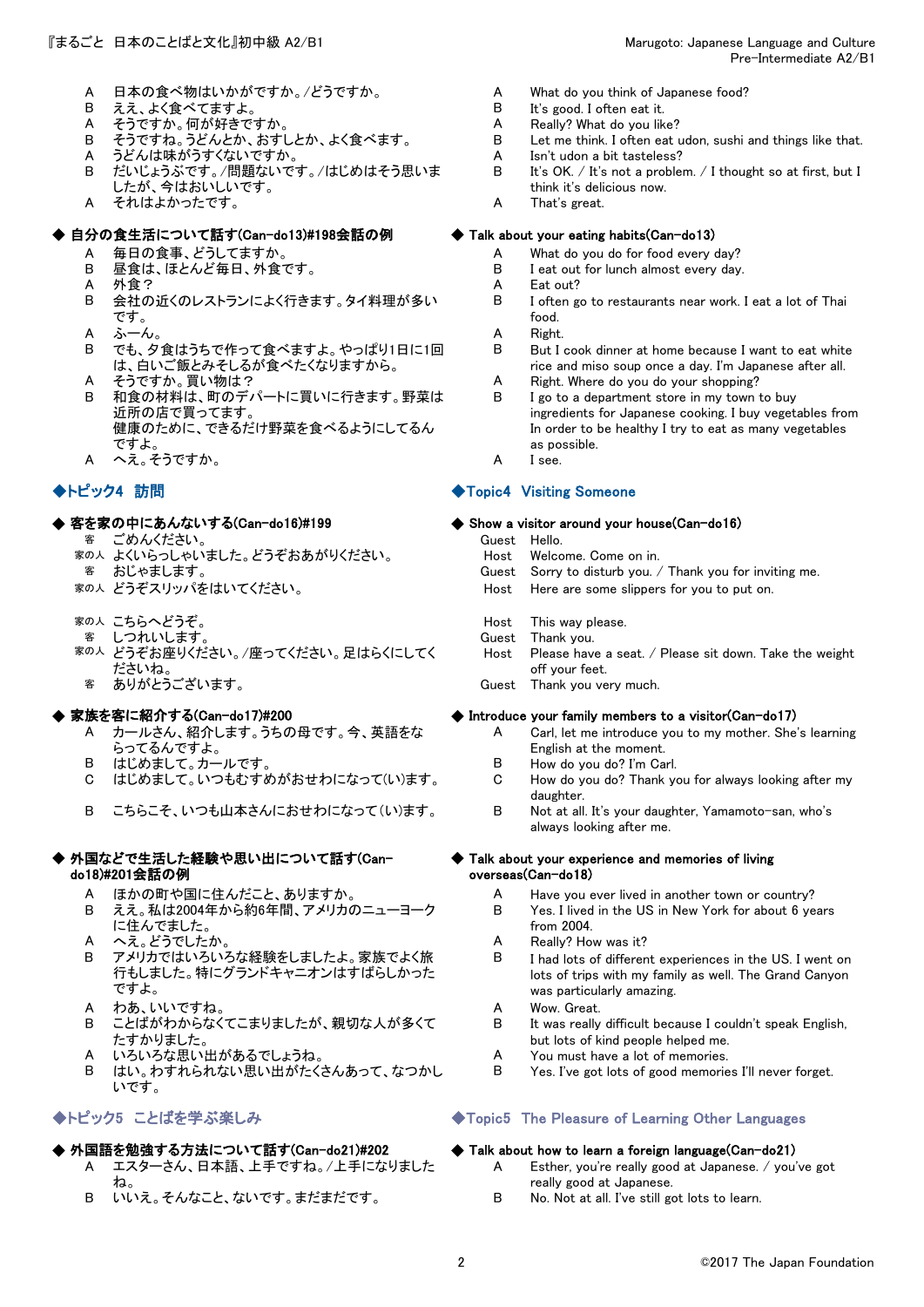- A 私も上手になりたいんですが、何かいい勉強方法、あり ませんか。
- B 私は日本のアニメをよく見ます。 B I often watch Japanese anime.
- A そうですか。私もやってみます。 A Really that too...
- ◆ 外国語をクラスで学ぶ楽しみについて話す(Can-do22)#203会 ◆ 話の例
	-
	- A 日本語のクラス、どうですか。<br>B そうですね。ほかの人の話を聞いたり、自分のことを話し. B Let me think. It's really good fun s そうですね。ほかの人の話を聞いたり、自分のことを話し たりできるので、クラスで学ぶことは楽しいです。
	- A へえ。 A Right.
	- C クラスにどんな人がいますか。 C What kind of people are in the class?
	- B いろいろな人がいますよ。話し好きな人もいるし、はずか しがりやの人もいます。
	-
	- B 私は仕事で日本語を使いますが、楽しみのために学ん でいる人もいます。
	- C そうですか。 C Is that so?

- ◆ 友だちの最近のニュースについて別の友だちと話す(Can- ◆ 及にらの最近の二ユースについて別の及にらと話9(Can− → Talk about a friend's recent news with another friend(Can−do25)<br>do25)#204
	-
	-
	- B そうですか。だれと? B Really? Who to?
	-
	- それで、何かお祝いをしようと思うんですが。
	- B いいですね。そうしましょう。 B Great. Let's do that.
- ◆ 友だちについて聞いた話をほんにんにたしかめる(Can- ◆ do26)#205
	-
	- B ええ、そうなんです。 B Yes, that's right.
	- A おめでとうございます。よかったですね。相手の人はどん な人ですか。
	- B ブラジルの人で、銀行に勤めてます。 B He's Brazilian and he works in a bank.
	- A そうですか。 インタイム A Really?
- ◆ 友だちのために、メモを見て結婚式のスピーチをする(Can- ◆ do27)#206

のりかさん、ジョージさん、ご結婚おめでとうございます。 Norika, Jorge, congratulations on your marriage. 私は、のりかさんと同じ会社に勤めているパウロともうし ます。

のりかさんは、とてもやさしい人です。 インディング Norika is a very kind person.

のりかさんの話では、ジョージさんもとてもやさしい人だ そうです。

2人の家庭は、きっと明るくて、あたたかい家庭になると 思います。

すえながいお幸せをおいのりしています。 We wish them everlasting happiness.

のりかさん、ジョージさん、ご結婚おめでとうございます。 Norika, Jorge, congratulations on getting married. 私は、のりかさんの友人のロザナともうします。 I'm Norika's friend Rosena. のりかさんは、いつも元気でとてもすてきな人です。 Norika is a wonderful person who is always full of のりかさんといっしょにいると、ほんとに楽しいです。 Being with Norika is always fun. ジョージさん、よかったですね。 ファイン Christian Morge, you're very lucky. ふたりの家庭は、きっと、あたたかい家庭になると思いま す。 すえながいお幸せをおいのりしています。 We wish them everlasting happiness.

# ◆ ほかの人の心配なようすについて話す(Can-do30)#207 → → Talk about people who look worried(Can-do30)

- 
- B ええ、なんだか元気がないですね。 B Hmm, he doesn't look very well.
- 
- ▶ 元気がない人にこえをかける(Can-do31)#208
- A I want to get good at Japanese too. Is there any good
- way of studying you can recommend?<br>I often watch Japanese anime.
- 

### Talk about the pleasure of learning a foreign language in a language class(Can-do22)

- 
- Let me think. It's really good fun studying in a class because I can listen to what other people say, and say what I want to say.<br>Right.
- 
- 
- B Lot's of different types of people. There are people who like talking and people who are shy.
- $\mathsf A$  ふーん。  $\qquad \qquad \mathsf A$   $\qquad$   $\mathsf Right$ 
	- B I use Japanese at work but there are people there who are studying for fun.
	-

# ◆トピック6 結婚 ◆Topic6 Weddings and Marriage

- A 聞きましたか。のりかさん、結婚するそうですよ。 A Did you hear? Apparently Norika is getting married.<br>B <del>そ</del>うですか、だれと?
	-
- A 日本祭で知り合った人だそうです。 <br>
A I heard to someone she met at the Japanese festival.
	-
- B じゃあ、今、きっと幸せでしょうね。 B So she must be really happy now.<br>A それで、何かお祝いをしようと思うんですが。 A I'm thinking of doing something to celebrate.
	-

### $\blacklozenge$  Check with a friend whether something you heard about him / her from another person is true(Can-do26)

- A のりかさん、聞きましたよ。結婚するそうですね。 A Norika, I heard. You're getting married, aren't you.
	-
	- A Congratulations. Great news. What's he like?
	-
	-

### Make a wedding speech for a friend, using notes(Can-do27)

I'm Paolo. I work for the the same company as Norika.

私が仕事でこまっているとき、 いつもたすけてくれま She always helps me when I have difficulties at work. According to Norika, Jorge is also a very kind person.

> The two of them are sure to make a very happy and warm-hearted family.

The two of them are sure to make a very warm-hearted family.

# ◆トピック7 なやみ相談 ◆Topic7 Talking about Personal Problems

- A 大山さん、どうしたんでしょうね。 <br>
A Look. Is that Ooyama-san? What's the matter with him?
	-
- A ちょっと心配ですね。 インプリング A That's a bit of a worry, isn't it.

### $\blacklozenge$  Talk to someone who looks worried(Can-do31)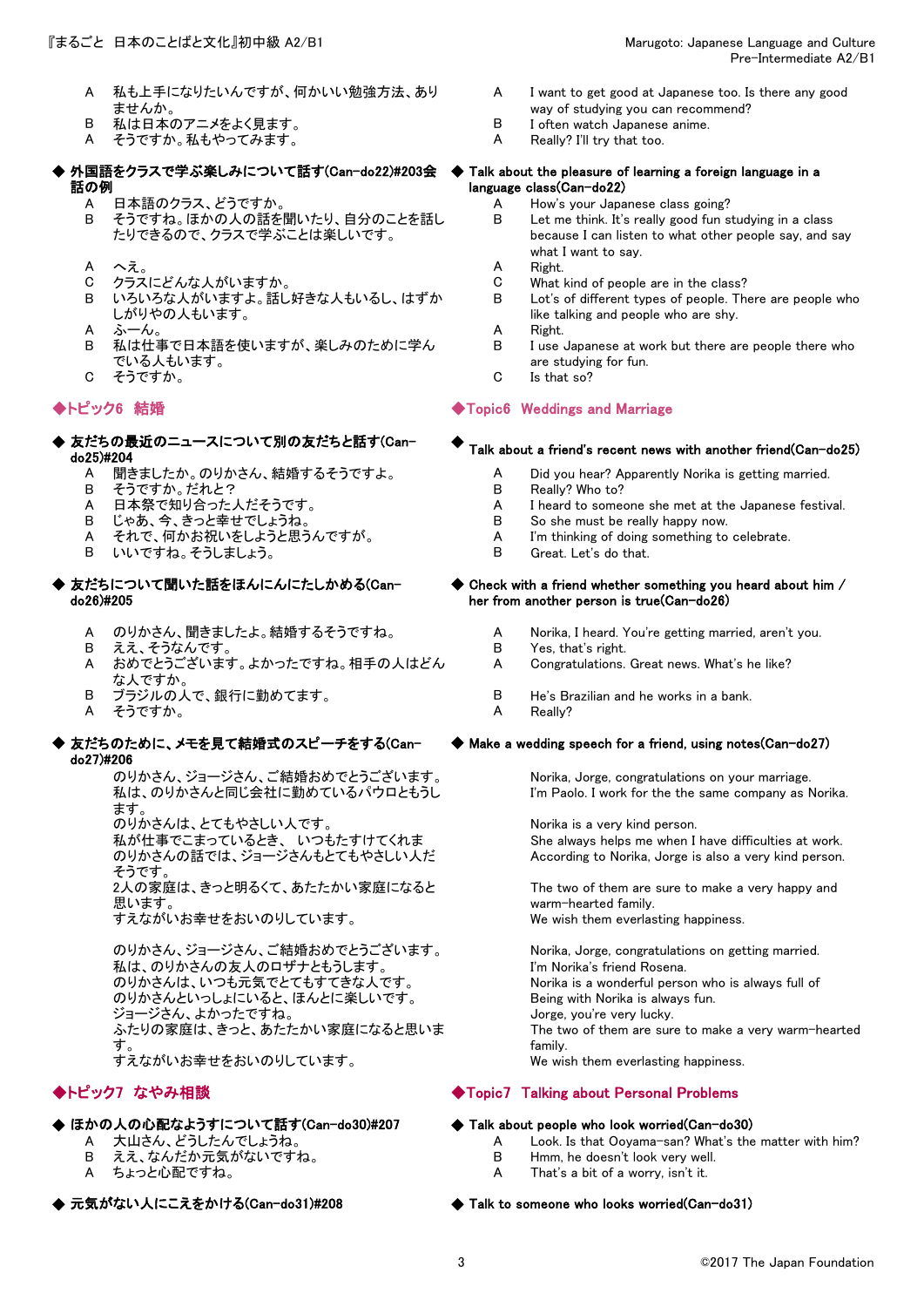- A カーラさん、どうしたんですか。いつもより元気がないで すね。
- B だいじょうぶです。ちょっとつかれてて。 B I'm OK. I'm just a bit tired.
- A ほんとにだいじょうぶですか。 A Are you reall<br>B ええ、だいじょうぶです。 B Yes, I'm OK. B ええ、だいじょうぶです。 B Yes, I'm OK.
- 
- 
- A ほんとに?<br>B ほんとにだいじょうぶです。 A Really?<br>B I'm really OK. ほんとにだいじょうぶです。
- A そうですか。 A All right.
- 
- A 私でよかったら、相談にのりますよ。 A If you don't mind, I'm happy to talk to you.
- じゃあ、座って話しましょう。

### ◆ ほかの人のなやみについてしらべて、けっかとかんそうを話す ◆ Find out about what things other people are worried about and (Can-do32)#209会話の例

- A 私は10人の人に、どんななやみがあるか聞きました。 A I asked 10 people what kind of worries they had.<br>B どうでしたか。 B What did you find out?
- 
- B どうでしたか。 B What did you find out?
- 
- B ふーん。 B Right.
- C 二番目は? C What was 2nd?
- 
- A 「人間関係」や「心の健康」が多いのは、よくわかります。 私の職場も同じかもしれません。
- B たいへんですね。 B It's terrible, isn't it.
- A でも、「結婚」が少ないのは、いがいでした。私はみんな もっと心配していると思っていました。
- B そうですか。 B Right.

### ◆ 空港でアナウンスがわからないときに、ほかの人に聞く/答える ◆ Ask other people / answer when you do not understand an (Can-do35)#210 announcement at an airport(Can-do35)

- 
- 
- 
- B もうすぐ乗れるそうです。/あと20分ほどで、手続きが始 まるそうです。
- 

### ◆ 自分がどこで何をしていたか、思い出して言う(Can-do36)#211 ◆ Remember and say where you were and what you were

# ◆ どこかに忘れ物をした友だちを助ける(Can-do37)

- 
- A あ、しまった!<br>B どうしたんですか。 A Oh no!<br>B どうしたんですか。 どうしたんですか
- A どうしよう!かばんが1つない。どこかに忘れたかな。 A What shall I do? One bag is missing. I must have
- B どこに?よく思い出してください。 B Where? Think carefully.
- A ええとチェックインしたときは、あった。チェックインした後 で、カフェでお茶を飲んだ。お金をはらうときも、あった。

それからトイレに入った。あ、手を洗うとき、そばにおい て、そのあと?わかった、たぶんトイレです。

- 
- 
- B あるかもしれませんよ。とにかく行ってみましょう。 B It might be there. Anyway, let's go and see.
- 
- B どうでしたか。 B Well?
- B よかったですね。さあ、行きましょう。 B Great. OK, let's go.

### ◆ だれかに助けをもとめる(Can-do38)#212

すみません、だれか!/どろぼう!/火事です、にげてく ださい!/助けて!/すみません、おります! 男の人 火事だ、にげろ!/助けてくれ! Man (Expressions mainly used by men)

- A Carla, what's the matter? You're not your usual cheerful self.<br>I'm OK. I'm just a bit tired.
- 
- 
- 
- 
- 
- 
- 
- B すみません。じつは、仕事のことでちょっと…。 B Thank you. Actually, I've got a bit of a problem with
	-

# report the results with your comments(Can-do32)

- 
- 
- The most common was relationships at work.
- 
- 
- A 二番目に多かったのは、「心の健康」です。 A The second most common was mental health.<br>C やっぱり。 C I thought it would be.
- C やっぱり。 C I thought it would be.
	- A I can understand that human relationships and mental health are common. My work is probably the same.<br>It's terrible, isn't it.
	-
	- A But it was unexpected that marriage was not a very common worry. I thought everyone would be worrying about it more.
	-

# ◆トピック8 旅行中のトラブル インタイム → イエット → Topic8 Problems When Travelling

- 
- A すみません。あのう、同じフライト/飛行機ですか。 A Excuse me. Are you on the same flight / aeroplane?
- B はい。 B Yes, I am.
- A 今のアナウンス、何て言ってましたか。 A What did the announcement say just now?<br>B もうすぐ垂れろそうです /あと20分ほどで 手続きが始 B It seems we'll be able to board soon / It s
	- It seems we'll be able to board soon.  $/$  It seems boarding procedures will start in about 20 minutes.
- A そうですか。ありがとうございました。 A All right. Thank you very much.

# doing(Can-do36)

### Help a friend who has lost something(Can-do37)

- 
- 
- forgotten it somewhere.
- 
- A I had it when I was checking in. I had a cup of tea in a cafe after checking in. I had it when I paid as well. After that I went to the toilet. Oh, when I was washing my hands I put it to the side, and after that? I've got it, it might be in the toilet.
- B とりに行きましょう。 B Shall we go and get it.
- A あるかなあ。 A I wonder if it's there.
	-
	-
- A あった、あった。ありました。よかった! <br>
A Got it. It was there. Thank goodness for that!
	-

### $\blacklozenge$  Ask someone for help in an emergency(Can-do38)

Excuse me, someone! / Thief! / Fire, run away! / Help! / Excuse me, I'm getting off (the train)!

Fire, run! / Help!

### ◆トピック9 仕事をさがす ◆Topic9 Looking for a Job